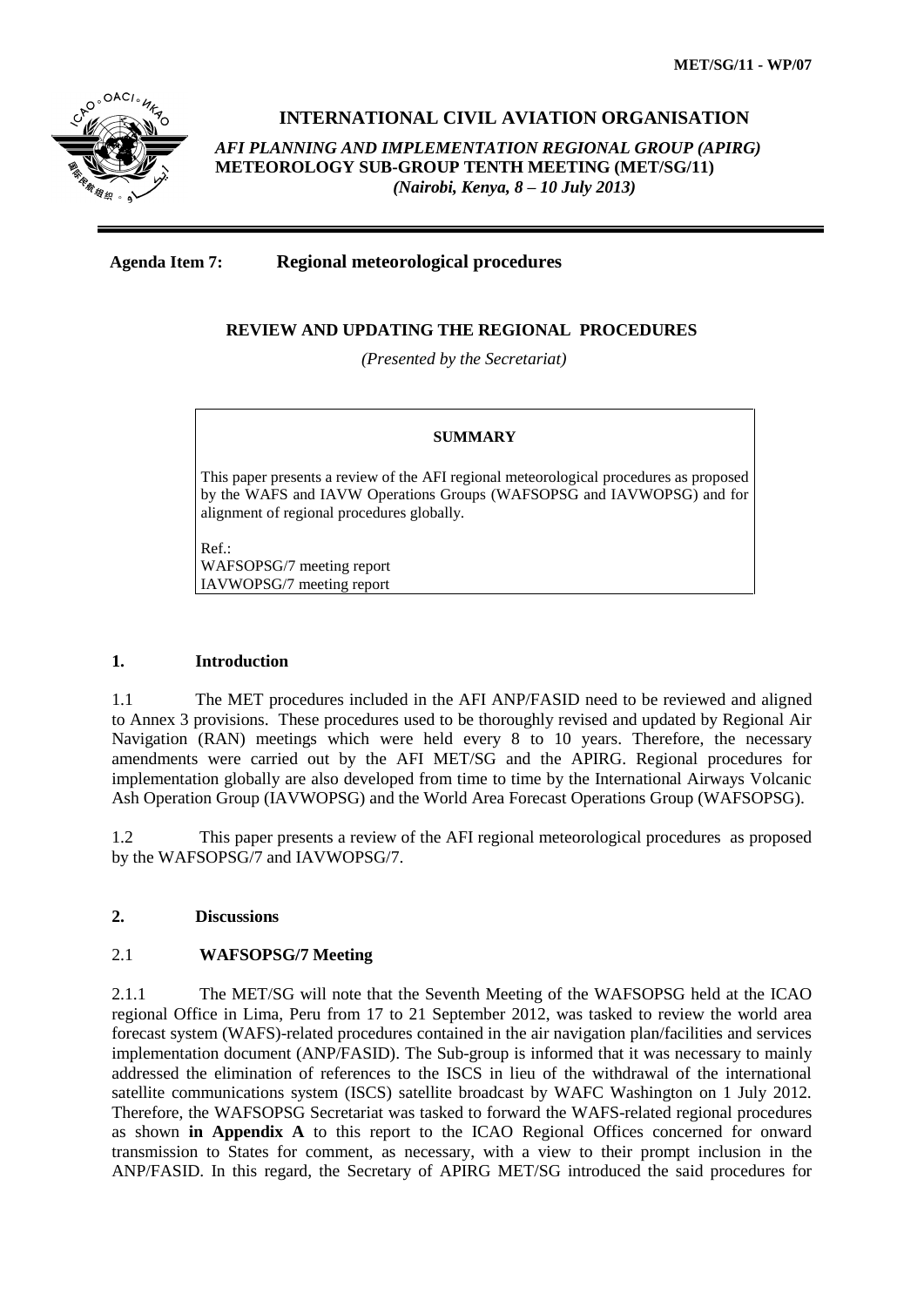amendment in accordance with the established procedures for amendment of the Air Navigation Plan. The amendment was approved by the concerned States in May 2013 with the serial number WACAF 13/3-MET for the BASIC ANP, and in April 2013 with the serial number WACAF 13/2-MET for the FASID ANP.

## 2.2 **IAVWOPSG/7 Meeting**

2.2.1 The Sub-group will note that the Sixth and Seventh Meetings of the IAVWOPSG held at the ICAO Office in Bangkok, Thailand, from 18 to 22 March 2013, was tasked to review the international airways volcano watch (IAVW)-related procedures contained in the Air Navigation Plan (ANP)/Facilities and Services Implementation Document (FASID). However no amendment was proposed by that meeting.

#### 3. **Action by the MET/SG**

- 3.1 The MET/SG is invited to:
	- a) Note the information in this paper.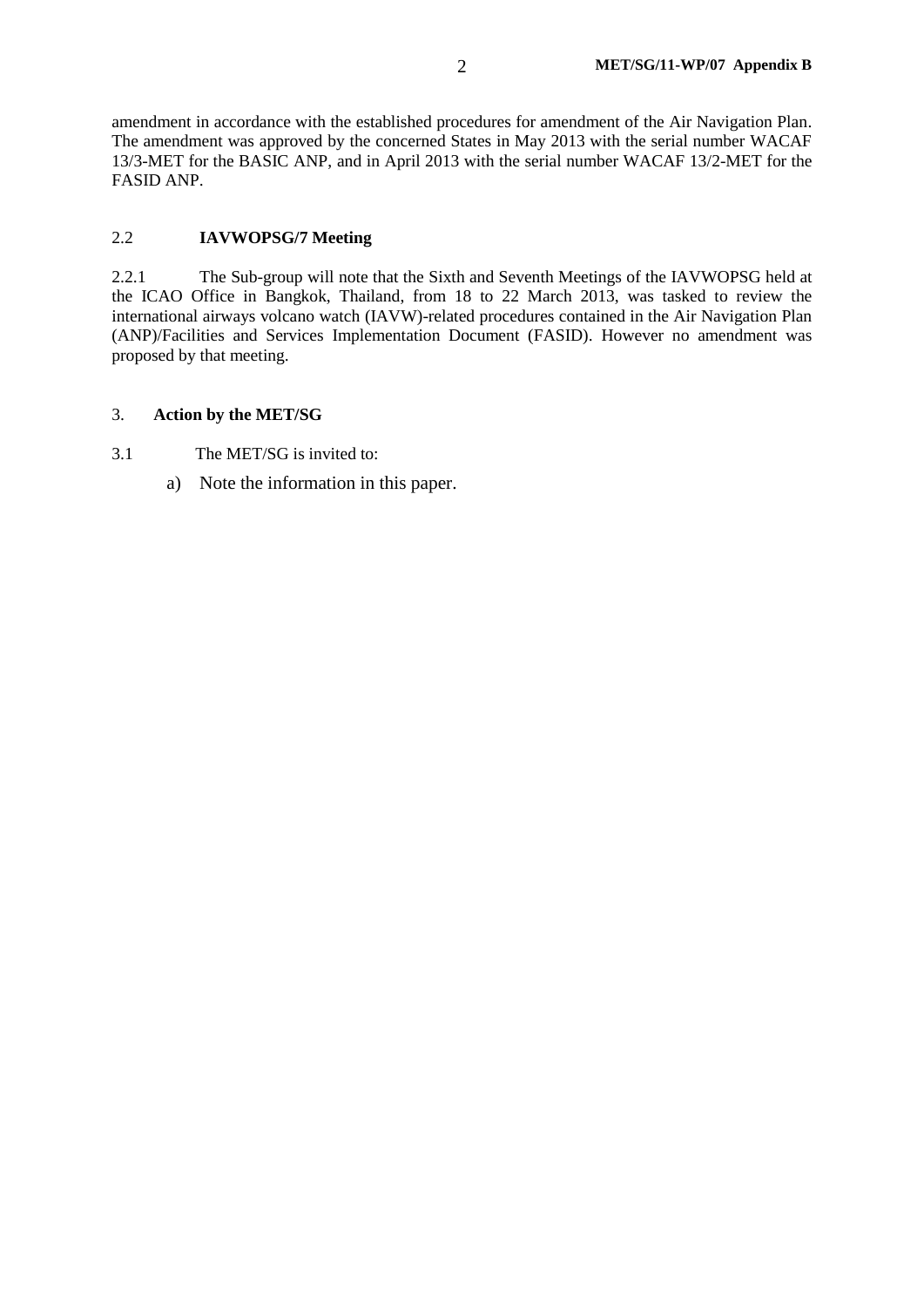## **DRAFT REGIONAL PROVISIONS IN THE ANP/FASID**

## **BASIC ANP**

# **WORLD AREA FORECAST SYSTEM (WAFS)** (FASID Table MET 5)

43. FASID Table MET 5 sets out the AFI Region requirements for WAFS forecasts to be provided by WAFC London. [WAFSOPSG Conclusion 1/2]

44. For back-up purposes, each WAFC should have the capability to produce WAFS forecasts for all the required areas of coverage. [WAFSOPSG Conclusion 5/2]

45. WAFS forecasts should be made available by WAFC London using the satellite distribution system for information relating to air navigation (SADIS), including the Secure SADIS FTP service; international satellite communications system (ISCS1, ISCS2) covering the reception area shown in FASID Chart CNS [4] or using the satellite and Internet service.. [WAFSOPSG Conclusion  $\frac{7}{2}$ ]

*Editorial note.— Insert* "or using the SADIS service" in the corresponding CNS procedure contained in Part IV of the ANP.

46. Each State should make the necessary arrangements to receive and make full use of operational WAFS forecasts made available by WAFC London. The lists of the authorized users of the SADIS services in the AFI Region and the locations of the operational VSATs and/or Internet file services are available from the following websites:

> <http://www2.icao.int/en/anb/met/sadisopsg/> www.icao.int/safety/meteorology/sadisopsg/ (click "Operational Information" and then "Status of implementation of SADIS") for SADIS;

[WAFSOPSG Conclusion6/2-7/2]